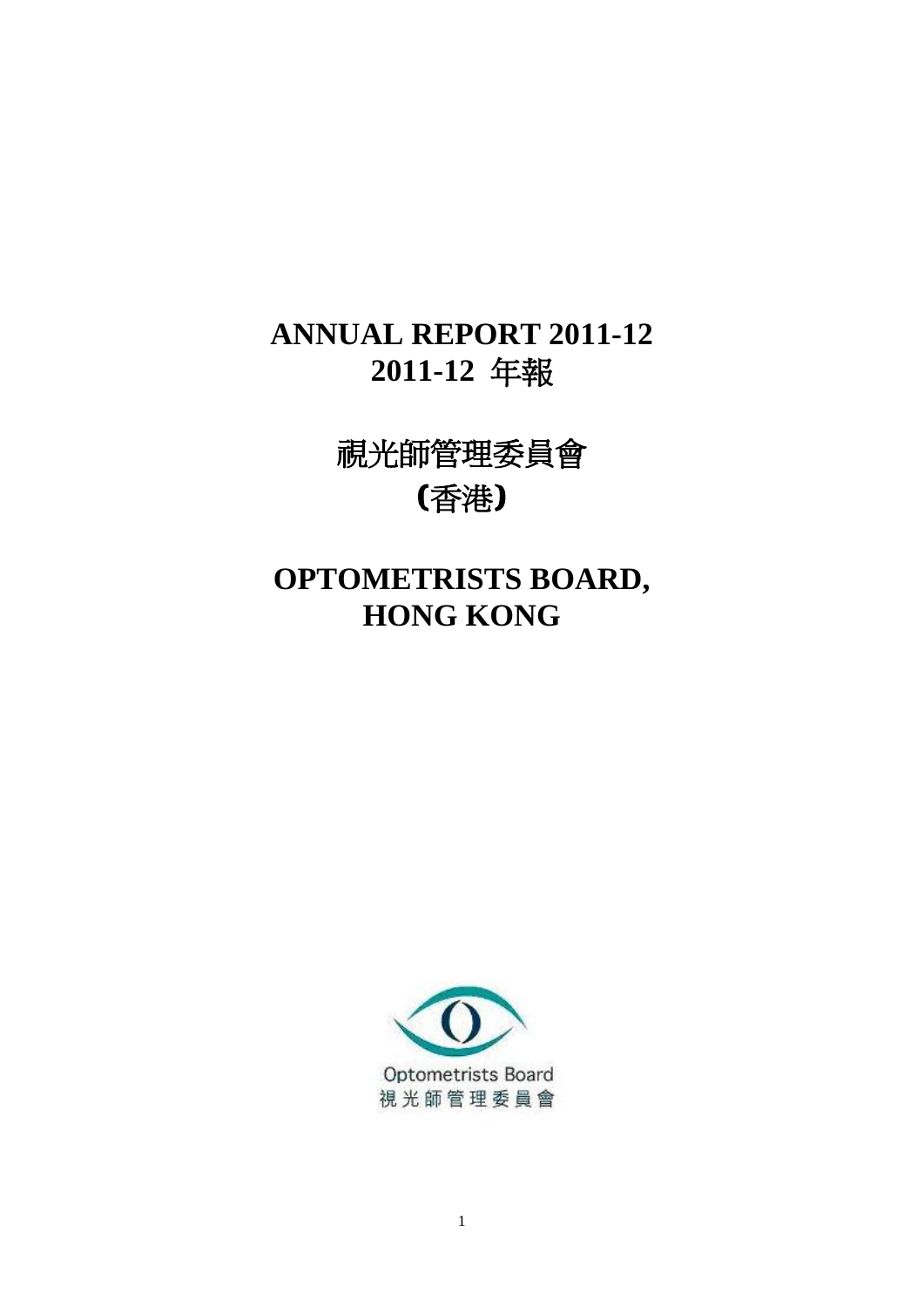|    | <b>Contents</b>                                    | Page |
|----|----------------------------------------------------|------|
| 1. | Preface                                            | 3    |
| 2  | Message from the Chairman                          | 4    |
| 3. | Introduction                                       | 6    |
| 4. | Membership of the Optometrists Board               | 8    |
| 5. | Highlights of activities of the Optometrists Board | 9    |
| 6. | Committees of the Optometrists Board               | 11   |
|    | <b>Preliminary Investigation Committee</b>         | 11   |
|    | <b>Registration Committee</b>                      | 12   |
|    | <b>Examination Committee</b>                       | 14   |
|    | <b>Education Committee</b>                         | 14   |
| 7. | Review by Committee Chairmen                       | 16   |
|    | Annexes                                            | 20   |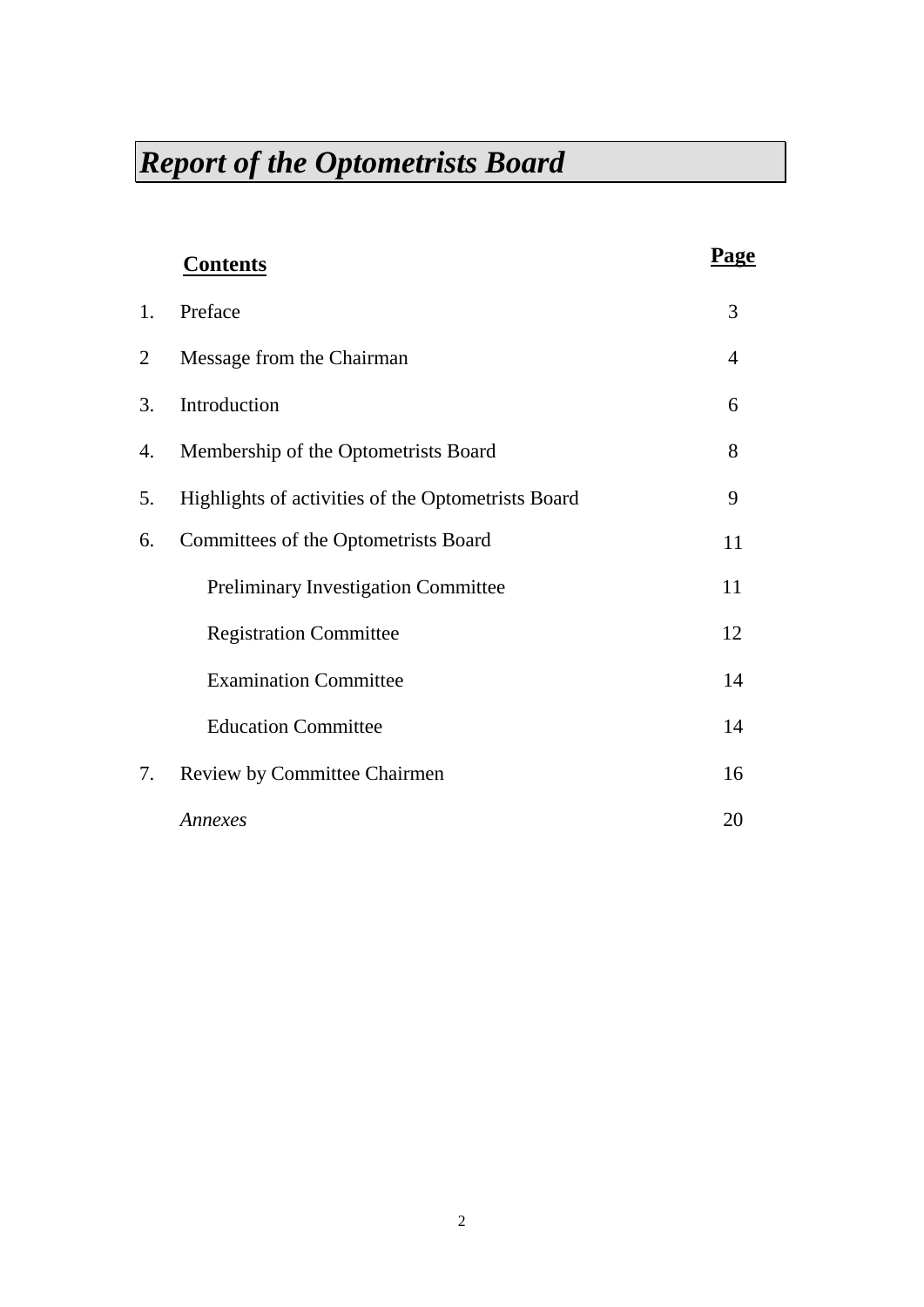## **1.** *Preface*

Through this report, which covers the period from April 2011 to March 2012, the Optometrists Board aims to keep members of the profession and the public better informed of the functions and work progress of the Board and its committees.

This report is intended for general information only. Certain functions of the Optometrists Board have been simplified and presented in the form of an information document. For details of the statutory functions of the Board and its committees, readers should refer to the Supplementary Medical Professions Ordinance, Chapter 359, Laws of Hong Kong and the Optometrists (Registration and Disciplinary Procedure) Regulation, Cap. 359F.

All enquiries to the Optometrists Board should be addressed to –

### **THE OPTOMETRISTS BOARD SECRETARIAT**

2/F Shun Feng International Centre 182 Queen's Road East Wanchai, Hong Kong

| Fax   | $(852)$ 2865 5540         |
|-------|---------------------------|
| Tel   | $:(852)$ 2527 8363        |
| Email | : info@smp-council.org.hk |

Website : http://www.smp-council.org.hk/op/index.html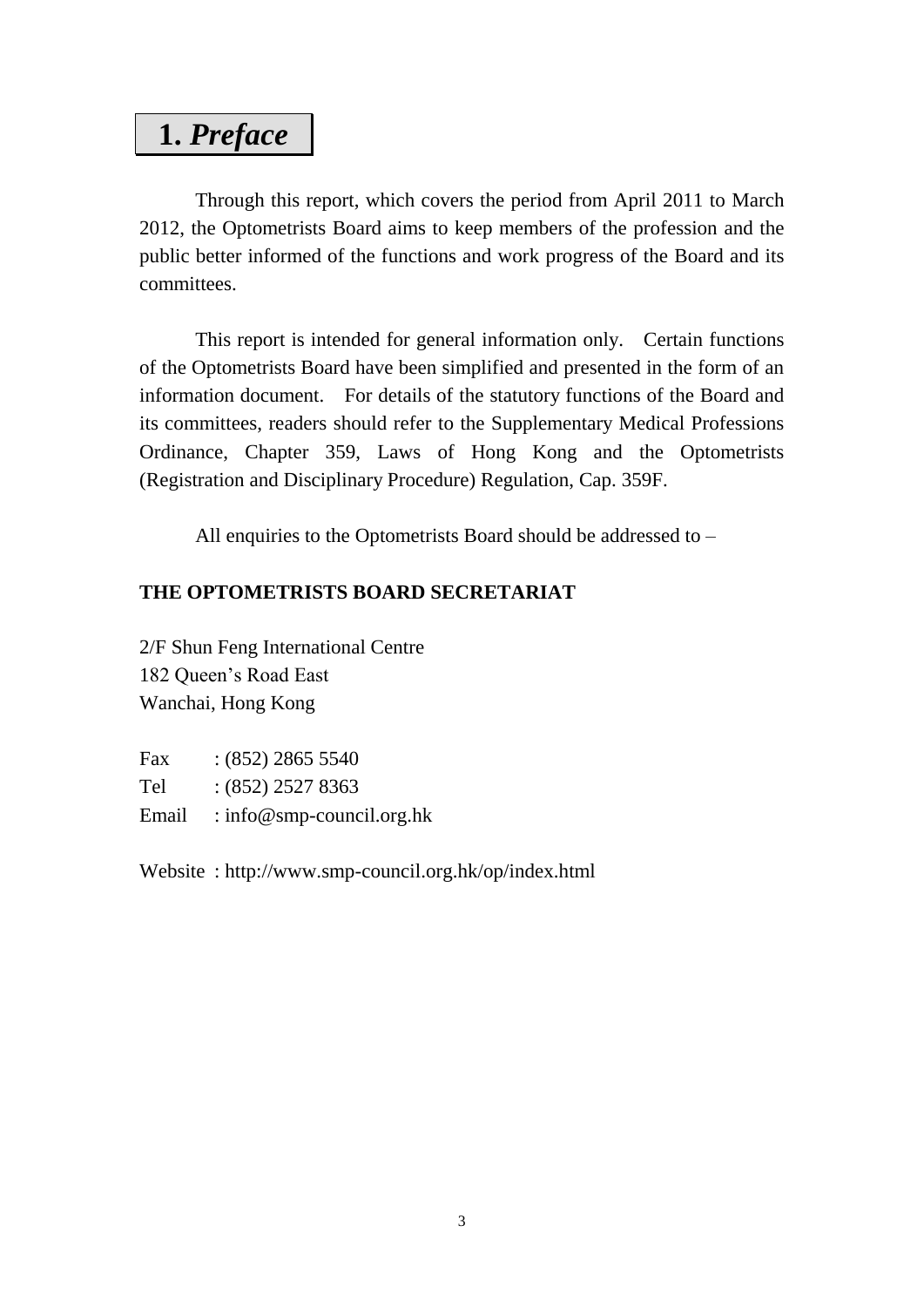## **2.** *Message from the Chairman*

Since its establishment in May 1986, the Optometrists Board has been striving to enhance the professional standard and conduct of registered optometrists in the interest of the optical health of the public. To this end, I am happy to witness continuous development of the profession over the years and further implementation of an amalgam of regulatory measures.

As at 31 March 2012, the total number of registered optometrists practising in Hong Kong stands at 2,032. In an effort to build a culture of life-long learning for quality service, the Board agreed in December 2011 to elaborate the existing Section 1.3 of Part III of the Code of Practice, mandating the participation of Continuing Professional Development (CPD) activities as a means for registered optometrists to upkeep their professional knowledge and competence. Failure to comply with the requirement would be tantamount to professional misconduct and the practitioner concerned may subject himself to disciplinary actions by the Board. The proposal would be submitted to the Supplementary Medical Professions (SMP) Council for consideration in end 2012.

On registration matters, the Board has received and approved 45 applications for registration. The Board has also made good progress in the establishment of a standing mechanism for accrediting local optometry programmes for the purpose of registration under Section 12(1)(a) of the SMP Ordinance. In December 2011, the Board endorsed the proposed mechanism as recommended by the Task Force and would put forth the proposal to the SMP Council for deliberation.

On disciplinary control, a total of 10 complaints were received during the year. 3 out of the 10 complaints were related to practice promotion involving the offer of free or discounted professional services to members of the public. Opportunity is taken to remind registrants to observe Section 5 of the Code of Practice on advertising and publicity while making announcements on professional services. To provide a ready reference to optometrists as to what may constitute professional misconduct, consideration would be given to post the full judgment made by the Board at disciplinary inquiries on the Board's website.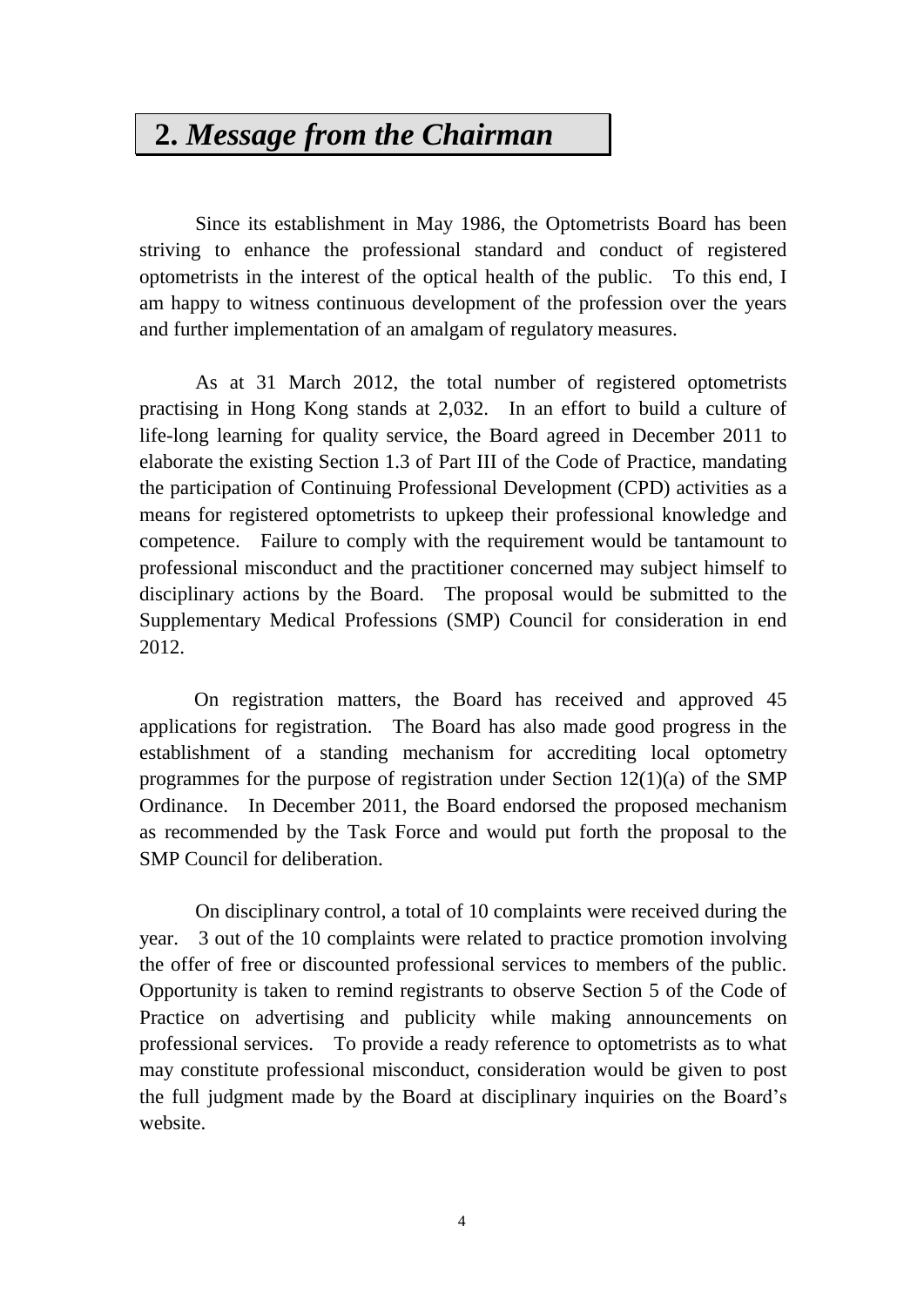In 2011/12, the Board and its committees held a total of 11 meetings to discharge its statutory functions under the SMP Ordinance and the Optometrists (Registration and Disciplinary Procedure) Regulation. As the Chairman of the Optometrists Board, I should like to thank all Members of the Board and its Committees and the Secretariat for their hard work and dedication to ensure the efficient discharge of all its statutory functions. In the years ahead, I am confident of the continuous collaboration with members of the optometrist profession for sustained improvements to the professionalism and quality of service standards.

> Prof. Ricky Y.K. MAN *Chairman, Optometrists Board*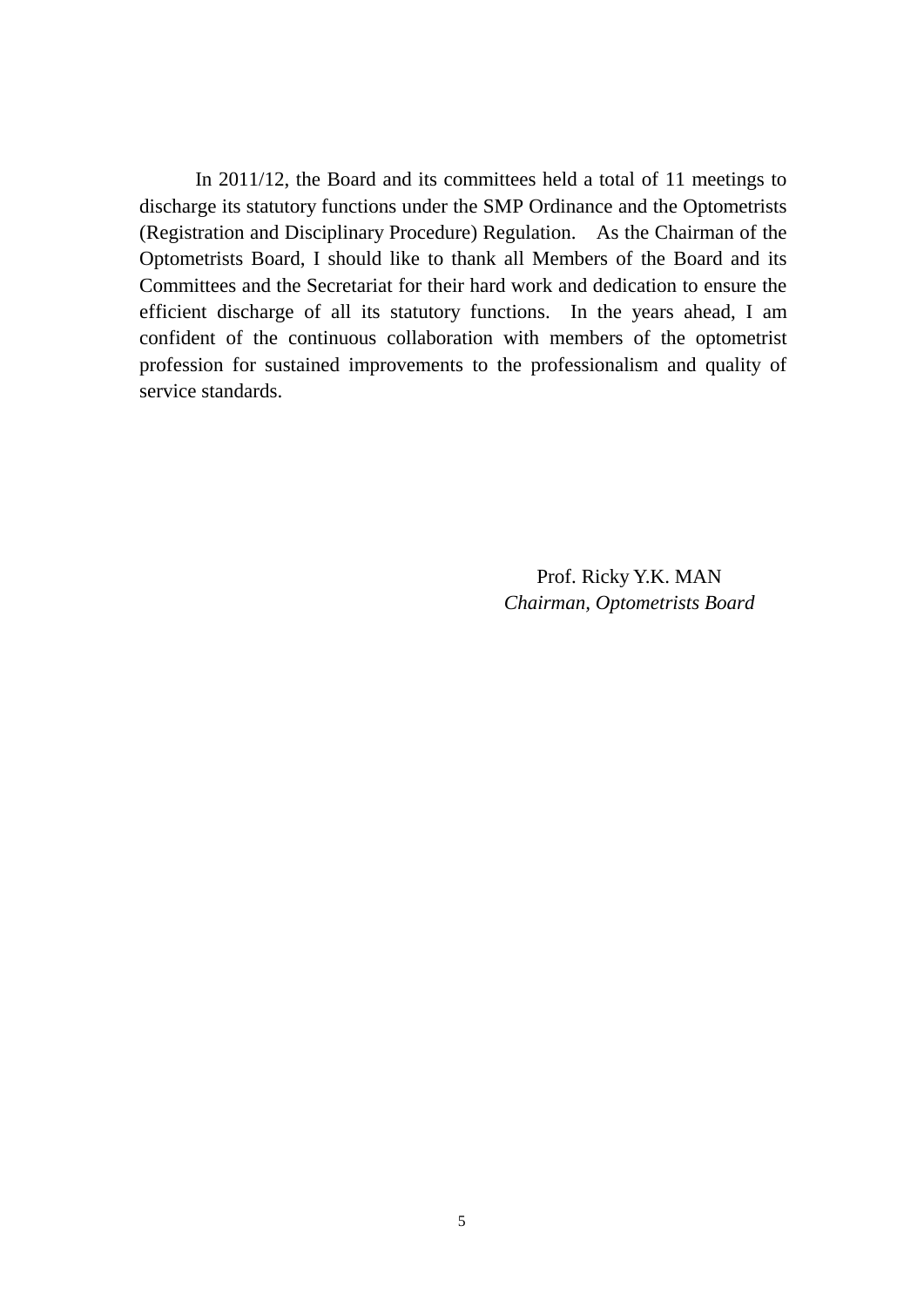# **3.** *Introduction*

3.1 The Optometrists Board is a statutory body established under the Supplementary Medical Professions Ordinance, Chapter 359, and the Optometrists (Registration and Disciplinary Procedure) Regulation, Chapter 359F, responsible for the registration, discipline, and management of persons engaged in professions supplementary to medicine including optometrists. The Board is also tasked to promote adequate standards of professional practice and conduct among optometrists. The Board Secretariat, which is staffed by the DH, provides administrative and secretarial support to the Board and its committees.

## **Registration of optometrists**

 $\overline{a}$ 

3.2 Registration of optometrists commenced on 1 December 1994. With effect from 1 April 1996, any person who practises the profession of optometry in Hong Kong without being registered commits an offence<sup>1</sup>. Any information on illegal practice of the optometry profession will be reported to the Police for investigation.

3.3 The Register has four parts, Part I, Part II, Part III and Part IV. Entry in the various parts of the Register is based mainly on the qualification and/or experience possessed by the applicants.

3.4 A person who was practising optometry on 1 December 1994 and did not qualify for full registration could apply for provisional registration in Part IV register. Provisional registration was a one-off exercise which was completed on 31 May 1995.

3.5 The Optometrists Board is empowered under section 15A of the Supplementary Medical Professions Ordinance to hold examinations for the purpose of registration as and when it considers expedient or necessary.

3.6 As at 31 March 2012, there were 2,032 registered optometrists. Statistics on the registration of optometrists are detailed at Annex A. Appended below is a pie chart showing the number of registrants in each part of the register :

<sup>&</sup>lt;sup>1</sup> Schedule 4 to the Optometrists (Registration and Disciplinary Procedure) Regulation provides for persons exempt from the requirement.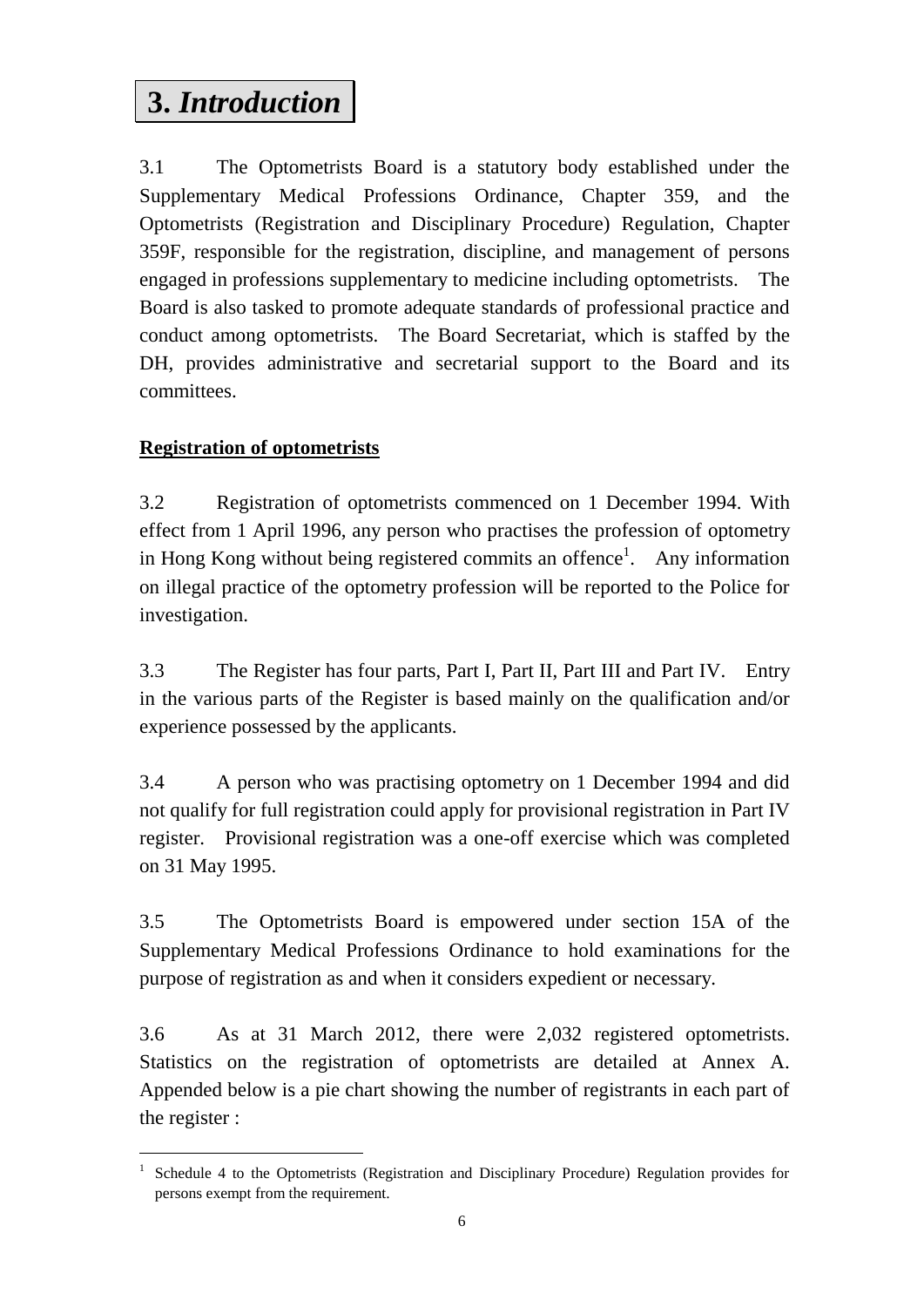

### **Control mechanism and disciplinary power of the Board**

3.7 The Optometrists Board is empowered by law to regulate the professional conduct of registered optometrists through an established disciplinary mechanism.

3.8 Complaints against registered optometrists are normally either lodged with the Board by individuals or referred to the Board by other bodies such as the Hong Kong Police Force.

3.9 The Optometrists Board has prepared a Code of Practice prescribing the standards of conduct and practice and regulating the activities of optometrists. The Code is issued to all registered optometrists for compliance. The Board will from time to time review the Code and promulgate changes whenever necessary. Any alleged cases of professional misconduct committed by the optometrists will be referred to the Board for investigation, and for inquiry where necessary. At inquiries, the Board may make orders ranging from the issue of warning letters to the removal of the optometrist's name from the register.

### **Continuing professional education for registered optometrists**

3.10 To encourage optometrists to engage in life-long learning to sharpen their professional knowledge and skills, the Optometrists Board introduced a voluntary Continuing Professional Development (CPD) Scheme in November 2004. The Education Committee formed under the Board was set up to monitor and review the design and implementation of the CPD Scheme and the Registration Committee for the accreditation of CPD activities and appointment of accredited programme providers.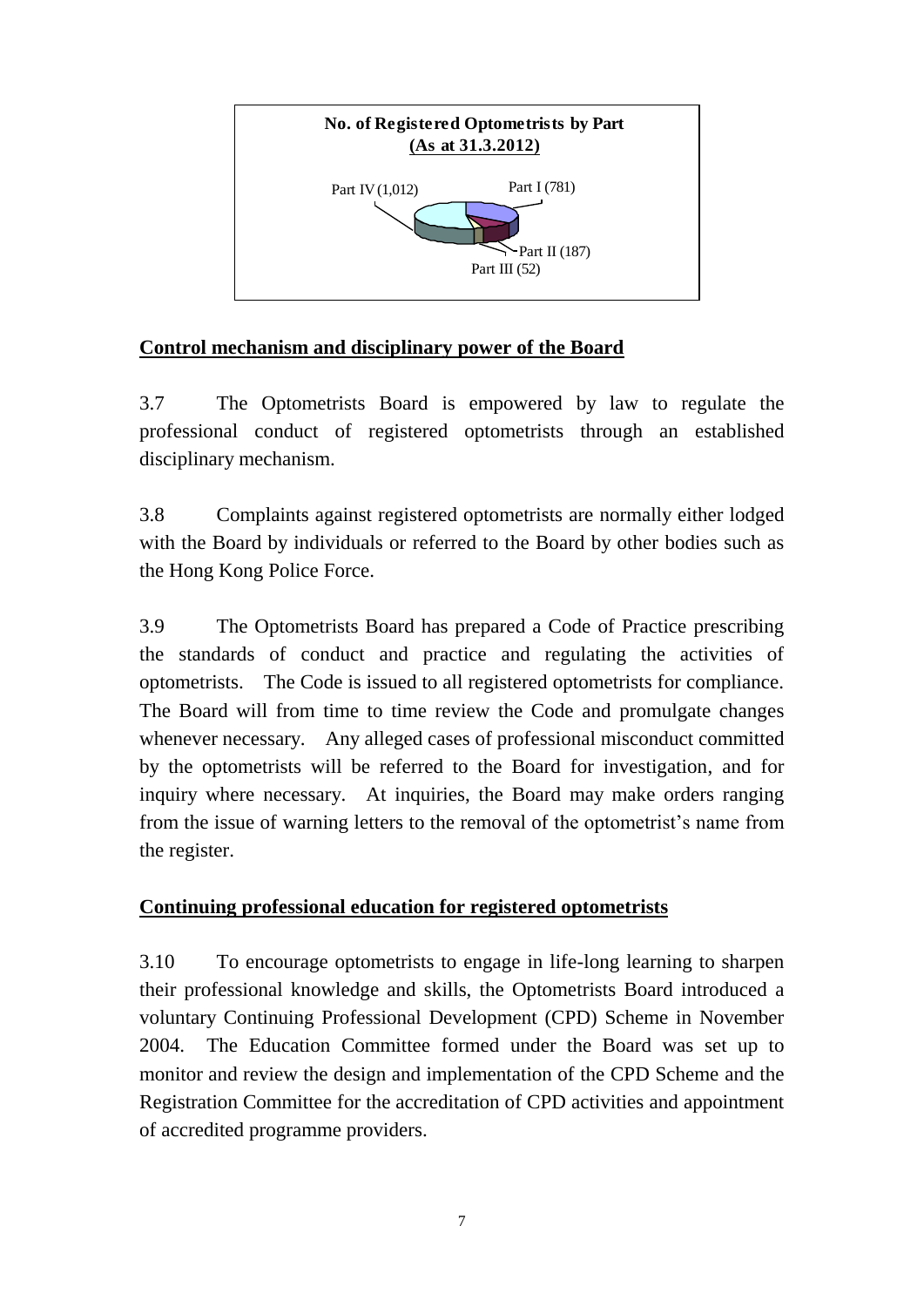## **4.** *Membership of the Optometrists Board*

4.1 The Supplementary Medical Professions Ordinance stipulates that all members of the Optometrists Board are appointed by the Chief Executive . The Board comprises –

- (a) a Chairman from among the members of the Supplementary Medical Professions Council, other than a member appointed under section  $3(1)(d)(iv)$  of the Supplementary Medical Professions Ordinance;
- (b) one registered medical practitioner on the nomination of the Hong Kong Medical Association;
- (c) one person specially qualified to advise the Board on professional education; and
- (d) five to eight optometrists.

4.2 Membership of the Board for the period from April 2011 to March 2012 was as follows –

Chairman: Prof. Ricky MAN Ying-keung

| Members: | Ms Alice CHAN Chui-wa (from 1.4.2011 to 14.12.2011)         |
|----------|-------------------------------------------------------------|
|          | Ms CHAN Lai-ming                                            |
|          | Miss Rufina CHAN Tin-yan                                    |
|          | Dr CHOW, Pak Chin                                           |
|          | Dr DO Chi-wai (from 16.6.2011)                              |
|          | Mr HO Kai                                                   |
|          | Ms KWOK Wai-ying (from $1.10.2011$ )                        |
|          | Prof. Kenneth LAM Chung-wing                                |
|          | Dr Andrew LAM Kwok-cheung (from $1.4.2011$ to $15.6.2011$ ) |
|          | Mr Keith LEUNG Man-kei (from 15.12.2011)                    |
|          | Mr Jonn WONG Chun-hon                                       |
|          | Mr Jack WONG Wai-hung                                       |
|          | Mr Alex YIM Kwok-bun (from 1.4.2011 to 30.9.2011)           |

 $\overline{a}$ 

Authority delegated to the Secretary for Food and Health.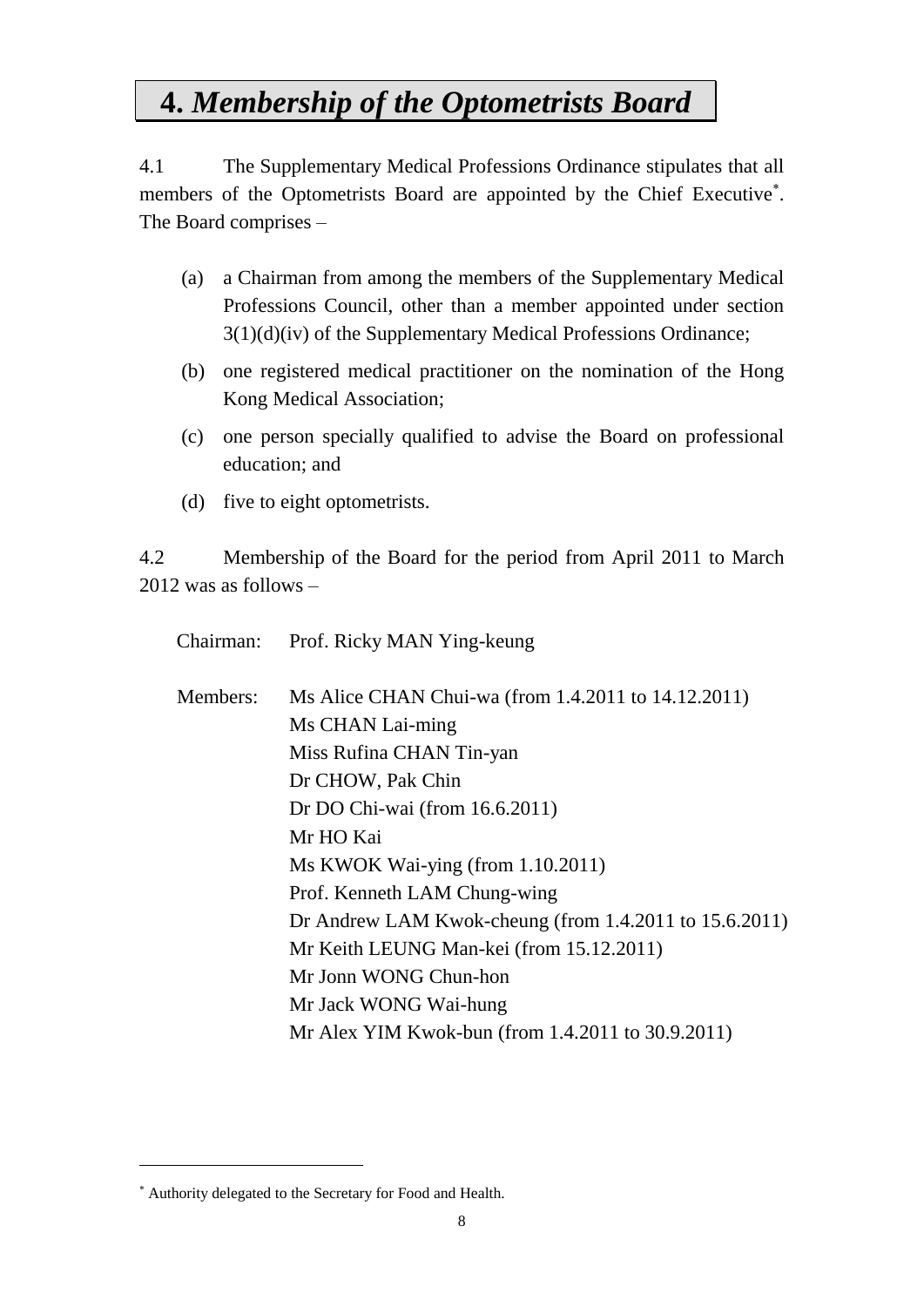## **5.** *Highlights of activities of the Optometrists Board*

5.1 The Optometrists Board transacted its business at meetings and by the circulation of papers. Set out below is a highlight of major activities of the Board between 1 April 2011 and 31 March 2012 –

#### **(a) Review of the Code of Practice**

The Board agreed in December 2011 to elaborate the existing Section 1.3 of Part III of the Code of Practice, mandating the participation of Continuing Professional Development (CPD) activities as a means for registered optometrists to upkeep their professional knowledge and competence. Failure to comply with the requirement would be tantamount to professional misconduct and the practitioner concerned may subject himself to disciplinary actions by the Board. The proposal would be submitted to the Supplementary Medical Professions (SMP) Council for consideration in end 2012.

#### **(b) Review of the CPD scheme**

At present, the mode of participation in CPD activities is limited only to passive attendance of seminars, conferences, workshops etc, of direct relevance to the practice of optometry. One CPD hour would be awarded for the attendance of a programme / activity for one hour.

The Board Education Committee (BEdC) would conduct a review on the design and the implementation of the CPD scheme in mid-2012. The BEdC shall look into the feasibility of expanding the scope of recognized CPD activities to include a broad range of activities such as active participation, post-graduate studies, self-study, subscription of journals and publication. The allocation of CPD points and the annual CPD requirement would also be reviewed.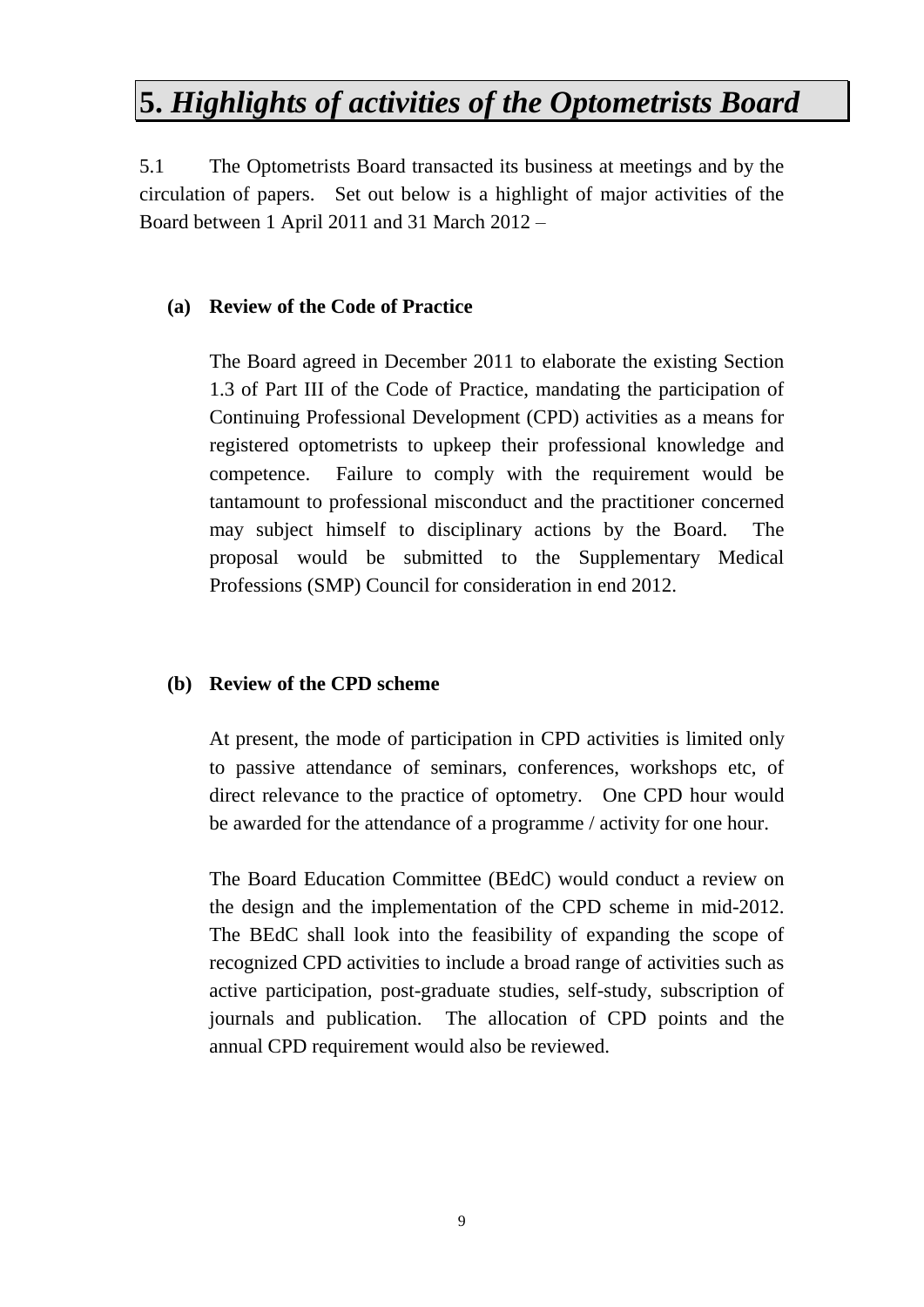#### **(c) Continuing professional education**

332 optometrists have reported attainment of 10 CPD hours in 2010/2011. Subject to consent given by the registrants, they were awarded a Certificate of Achievement and their names were posted on the Board's website.

#### **(d) Use of quotable titles**

At present, optometrists are only allowed to use "registered optometrists (Part I / II / III / IV)" in English and "註冊視光師 (第 I / II / III / IV 部份)" in Chinese as their titles. The use of any other titles is expressly forbidden.

Upon receipt of the requests made by the HKSPO and HKAPPO for including the term "眼科視光師" as a quotable title in 2011, the Board has deliberated the issue at its December 2011 policy meeting. In the absence of a consensus over the use of the title, the Board shall resume discussion of the matter at its next meeting."

#### **(e) Establishment of professional accreditation mechanism**

At present, the five boards under the SMP Council do not have any established mechanism for accrediting training programme for the purpose of registration nor are there any applications received for accreditation from training institutions. All the local programmes currently accepted for registration under section 12(1)(a) of the SMPO were prescribed in the relevant regulation without going through an established accreditation process.

A Task Force was set up to work on the accreditation mechanism for quality assurance. The Task Force in May 2011 drafted an accreditation mechanism, modeling upon the validation process adopted by the Hong Kong Polytechnic University for its training programmes. The proposed mechanism was endorsed by the Board at its December 2011 meeting and will be put forth to the SMP Council for consideration in end 2012.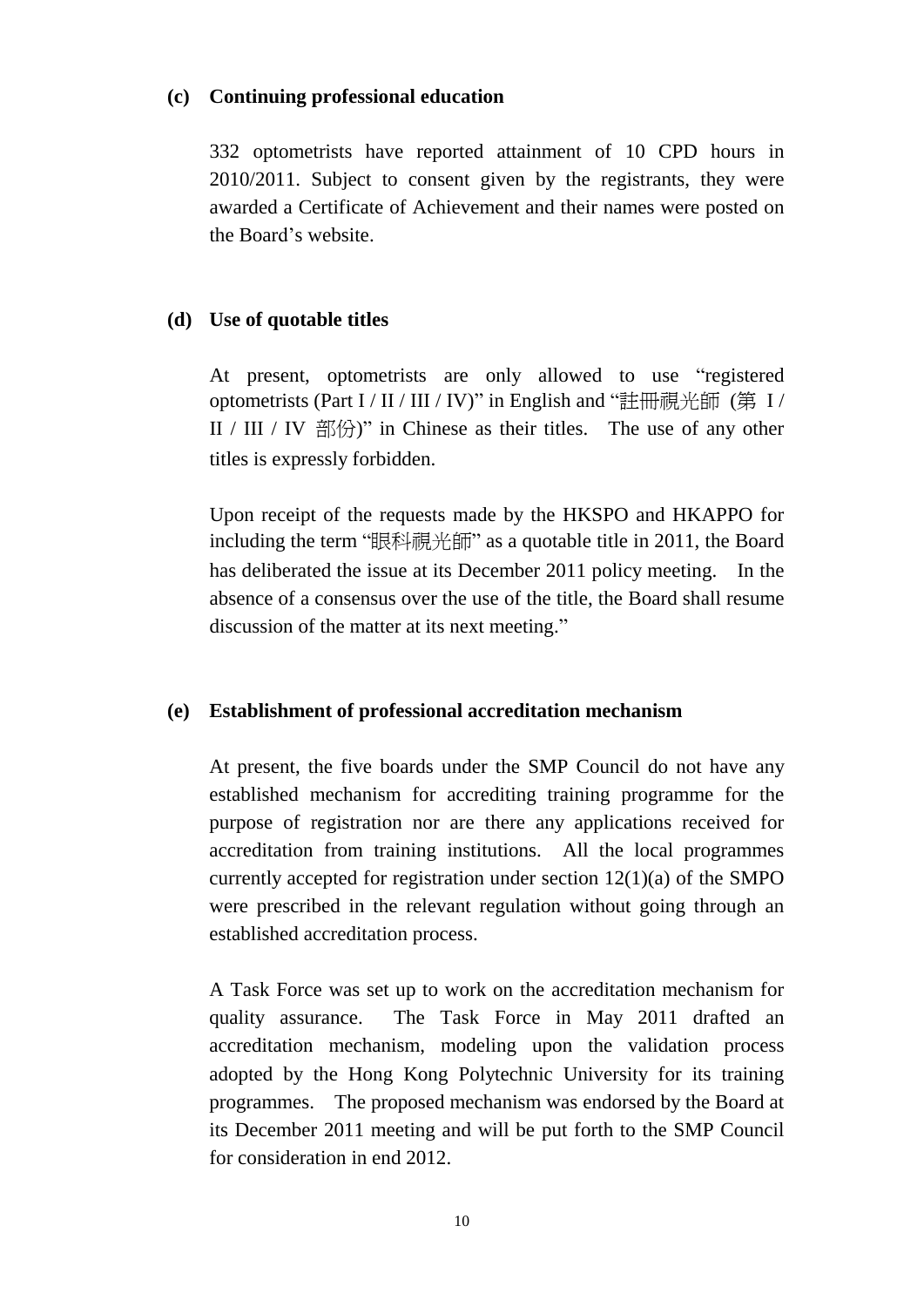# **6***. Committees of the Optometrists Board*

6.1 Section 9 of the Supplementary Medical Professions Ordinance provides for the Supplementary Medical Professions Boards to appoint committees for the better discharge of its functions under the Ordinance. Works of the four committees under the Optometrist Board are detailed below –

### **Preliminary Investigation Committee**

6.2 The Optometrists Board's jurisdiction over optometrists' professional conduct is laid down in the Supplementary Medical Professions Ordinance and the Optometrists (Registration and Disciplinary Procedure) Regulation.

6.3 Situations that may give rise to disciplinary proceedings include where a registered optometrist –

- (a) has been convicted in Hong Kong or elsewhere of an offence punishable with imprisonment;
- (b) has been guilty in Hong Kong or elsewhere of professional misconduct;
- (c) was not at the time of his registration qualified to be registered;
- (d) has obtained registration by fraud or misrepresentation; or
- (e) has not complied with or is in breach of any condition of his registration (other than a condition under section 15) or has failed to comply with the Supplementary Medical Professions Ordinance.

6.4 Membership of the Preliminary Investigation Committee for the period from April 2011 to March 2012 was as follows –

| Chairman: | Mr Jack WONG Wai-hung (from 16.6.2011)                      |  |
|-----------|-------------------------------------------------------------|--|
|           | Dr Andrew LAM Kwok-cheung (from $1.4.2011$ to $15.6.2011$ ) |  |
| Members:  | Mrs Joyce LEUNG Chi-dai                                     |  |
|           | Mr TAM Kan-yee (from 1.3.2011 to 29.2.2012)                 |  |
|           | Dr Larry NG Hou-yan (from $1.3.2012$ )                      |  |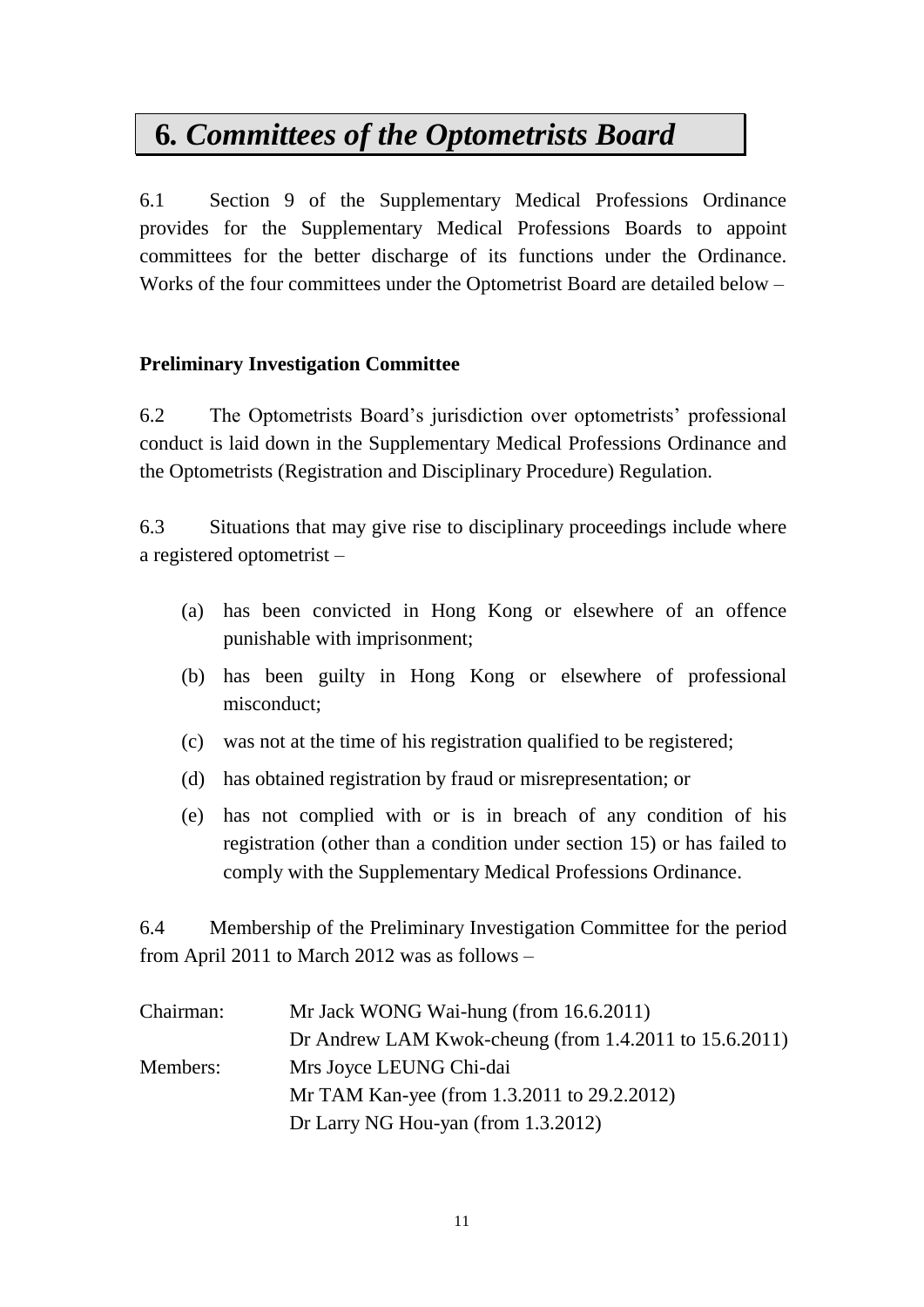6.5 If an optometrist is found guilty of a disciplinary offence after an inquiry, the Optometrists Board may order any one of the following –

- (a) removal from the Register of Optometrists which will be published in the Gazette;
- (b) removal from the Register of Optometrists for such period as the Optometrists Board may think fit which will be published in the Gazette;
- (c) a reprimand which will be published in the Gazette; and
- (d) a warning letter in such terms as the Board considered appropriate which may or may not be published in the Gazette.

6.6 Below is a summary on the complaints handled by the Board's Preliminary Investigation Committee for the period from April 2011 to March 2012:

| <b>Cases</b>                      |  |
|-----------------------------------|--|
| Received                          |  |
| Considered                        |  |
| Dismissed                         |  |
| Referred to the Board for inquiry |  |

**Annex B** summarizes the five disciplinary inquiries conducted by the Optometrists Board in 2011 / 2012, the charges in detail and the Board's decisions.

### **Registration Committee**

6.7 The Board Registration Committee, established in 1994, is responsible  $for -$ 

(a) approving applications for registration under section  $12(1)(a)$  of the Supplementary Medical Professions Ordinance;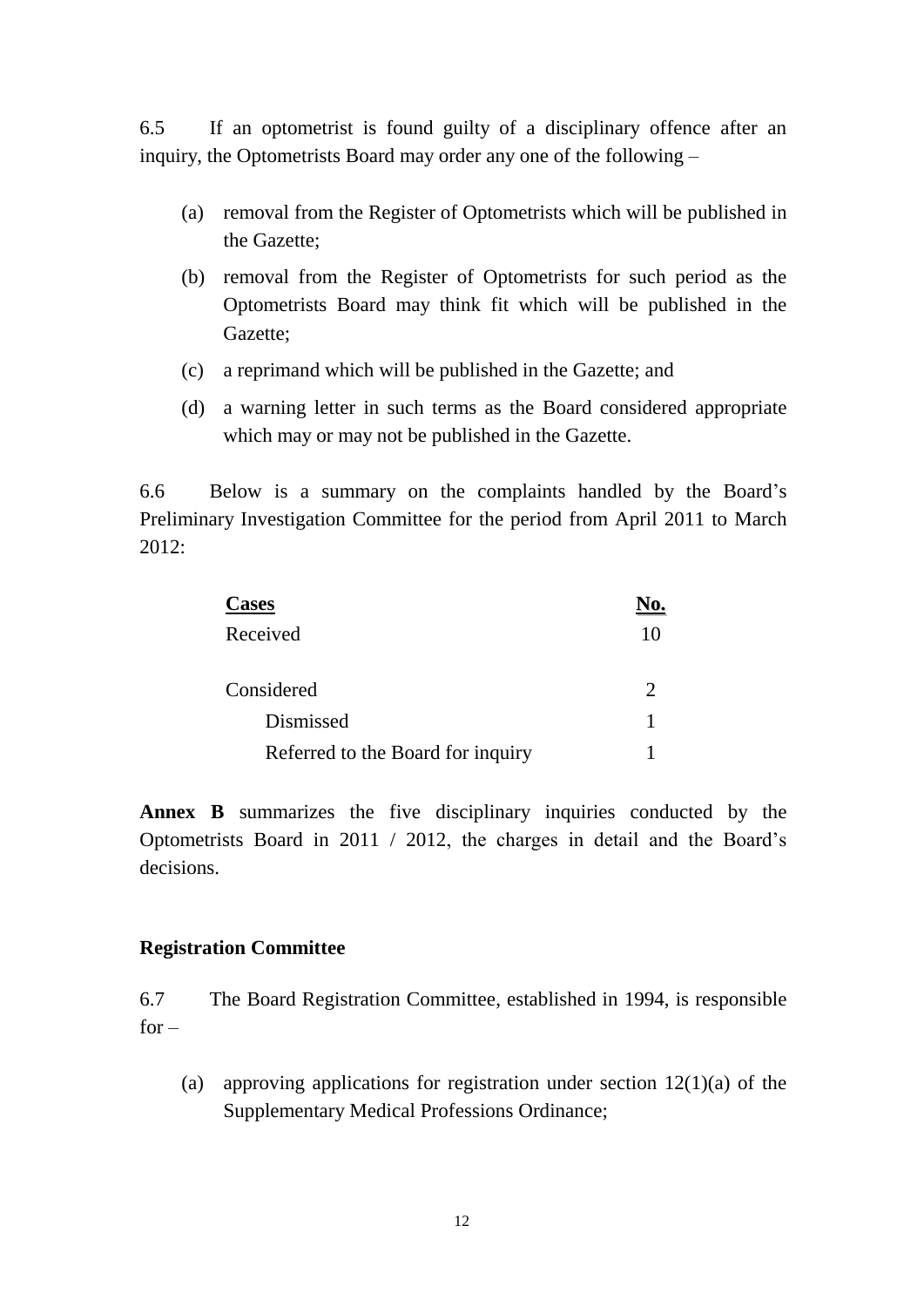- (b) advising the Supplementary Medical Professions Council Registration Committee on the eligibility of applicants for registration under sections  $12(1)(b)$  and  $12(1)(c)$  of the Supplementary Medical Professions Ordinance;
- (c) approving the registration of applicants found by the Supplementary Medical Professions Council to be qualified for registration under sections  $12(1)(b)$  and  $12(1)(c)$  of the Supplementary Medical Professions Ordinance;
- (d) making recommendations to the Optometrists Board in updating the list of registrable qualifications under section 12(1)(b) of the Supplementary Medical Professions Ordinance;
- (e) determining the removal of names from the register under section 10(4) of the Supplementary Medical Professions Ordinance;
- (f) determining the restoration of names to the register for removals effected under section 10(4) of the Supplementary Medical Professions Ordinance;
- (g) accrediting CPD programmes from non-accredited programme providers;
- (h) vetting the applications for renewal of accreditation status from accredited programme providers for the CPD scheme
- (i) deciding on and updating the list of quotable qualifications, their abbreviations and Chinese translation for inclusion on signboards and stationery used by registered optometrists; and
- (j) advising the Optometrists Board on matters relating to registration.

6.8 Membership of the Board Registration Committee for the period from April 2011 to March 2012 was as follows –

Chairman: Mr John WONG Chun-hon (from 16.6.2011) Dr Andrew LAM Kwok-cheung (from 1.4.2011 to 15.6.2011)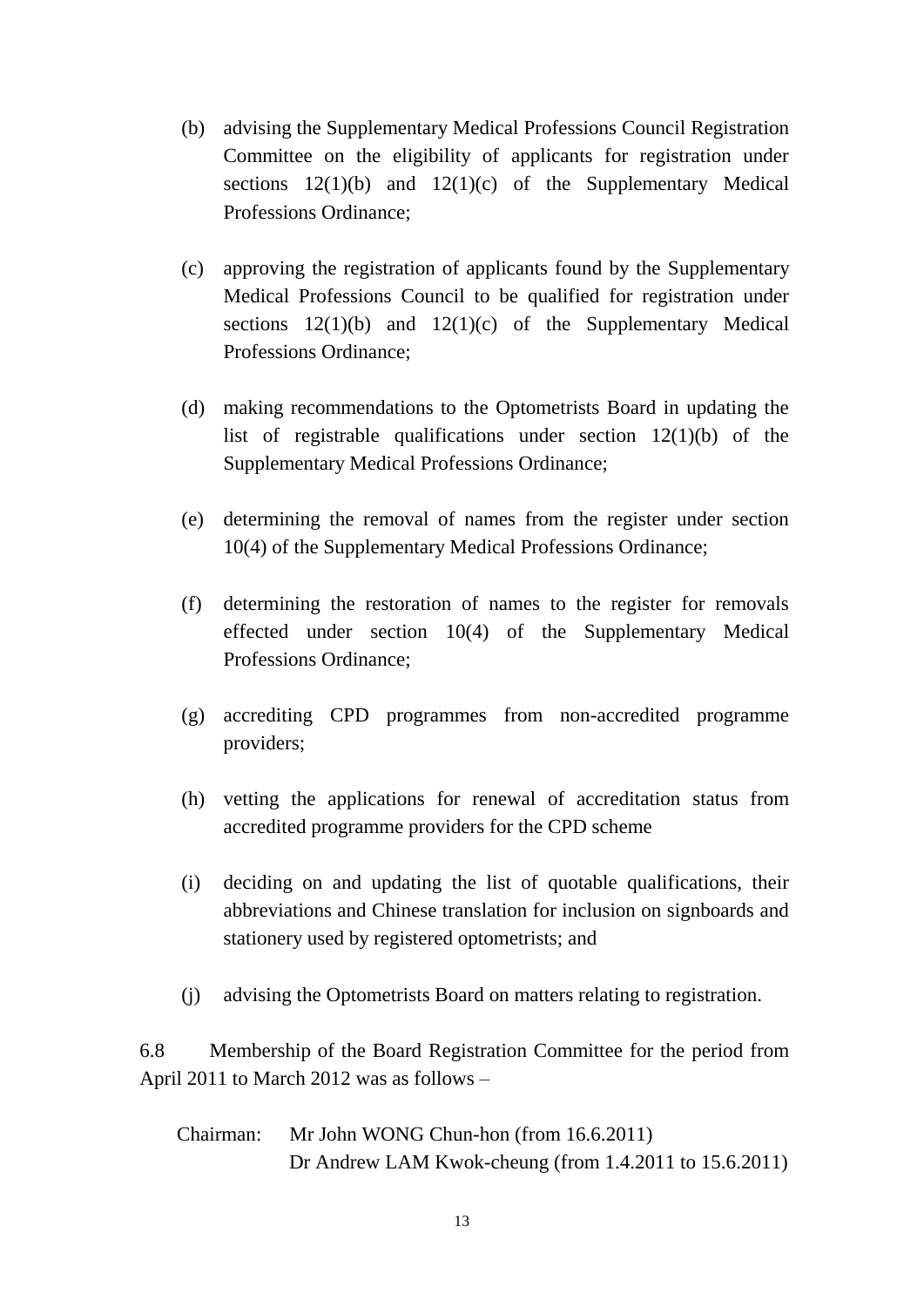Members: Mr CHAN Kong Miss Rufina CHAN Tin-yan Dr Karen CHENG Kam-yee Mr Patrick CHENG Wai-hung Mr HO Kai

#### **Examination Committee**

- 6.9 The Examination Committee, established in 1989, is responsible for
	- (a) advising the Optometrists Board on syllabus and format of examination/ assessment for registration;
	- (b) advising the Optometrists Board on the appointment of examiners;
	- (c) assisting the Optometrists Board in matters relating to examinations/ assessments; and
	- (d) advising the Optometrists Board on matters relating to qualifications and experience.

6.10 Membership of the Examination Committee for the period from April 2011 to March 2012 was as follows –

|          | Chairman: Prof. Kenneth LAM Chung-wing        |
|----------|-----------------------------------------------|
| Members: | Ms CHAN Lai-ming (from 1.4.2011 to 29.9.2011) |
|          | Dr FAN Chi-shing (from $30.9.2011$ )          |
|          | Mr Dominic CHIM Chun-pong                     |
|          | Dr KEE Chea-su                                |
|          | Prof. Carly LAM Siu-yin                       |

#### **Education Committee**

- 6.11 The Education Committee, established in 2001, is responsible for
	- (a) developing an implementation plan on continuing professional development for registered optometrists;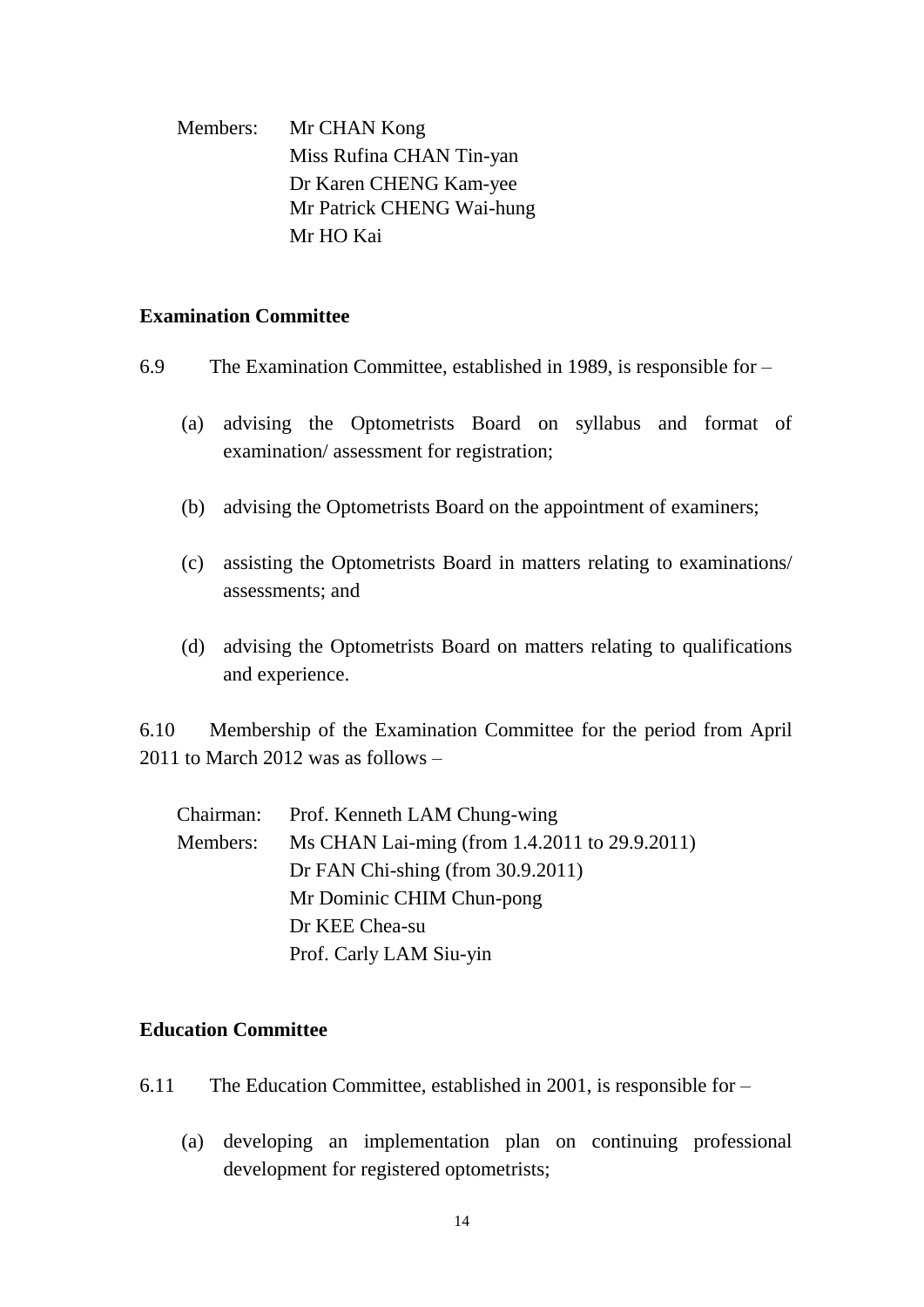- (b) developing an accreditation system for continuing professional development for registered optometrists; and
- (c) considering the promotion strategies for continuing professional development for registered optometrists.

6.12 Membership of the Education Committee for the period from April 2011 to March 2012 was as follows –

|          | Chairman: Miss Rufina CHAN Tin-yan                                                                                                                                   |
|----------|----------------------------------------------------------------------------------------------------------------------------------------------------------------------|
| Members: | Dr Henry CHAN Ho-lung<br>Dr Albert HO Cho-chak (from 1.4.2011 to 12.11.2012)<br>Dr Forrest NG Yiu-fai (from 13.11.2011)<br>Ms Monica CHOW Man-kit<br>Mr FAN Sio-hong |
|          | Ms Queenie YIP Sin-lai                                                                                                                                               |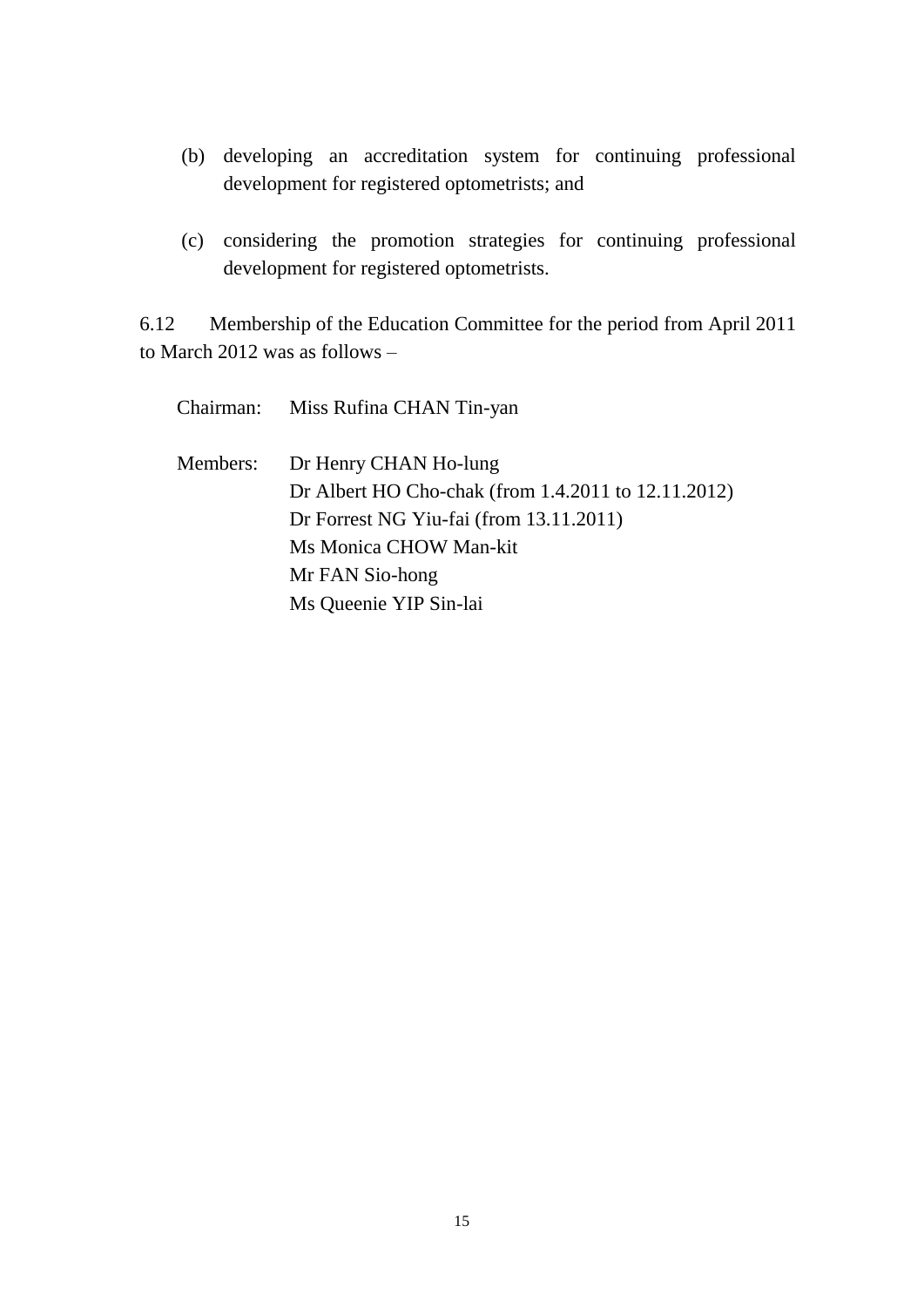# **7.** *Review by Committee Chairmen*

### **Preliminary Investigation Committee**

7.1 It is my pleasure to be appointed as the Chairman of the Preliminary Investigation Committee (PIC) since June 2011. The role of the PIC is to determine whether there is any prima facie case for professional misconduct on the part of registered optometrists and, if so, refer the case to the Board for an inquiry. The PIC is also empowered to dismiss frivolous complaints or allegations which could not constitute professional misconduct.

7.2 In 2011/2012, the PIC processed a total of 2 complaints, in which 1 was dismissed and 1 was referred to the Board for inquiry.

7.3 In view of the public's growing expectation on the standard of care to be rendered by optometrists, opportunity is taken to remind all registrants to observe at all times high standards of professional and personal conduct reflecting credit upon the profession. Registered optometrists should also in their own interests be familiar with the Supplementary Medical Professions Ordinance, the Optometrists (Registration and Disciplinary Procedure) Regulation and the Code of Practice to minimize the risk of committing any professional misconduct inadvertently.

> Mr Jack WONG Wai-hung *Chairman, Preliminary Investigation Committee*

[*The Preliminary Investigation Committee held one meeting during the reporting period.*]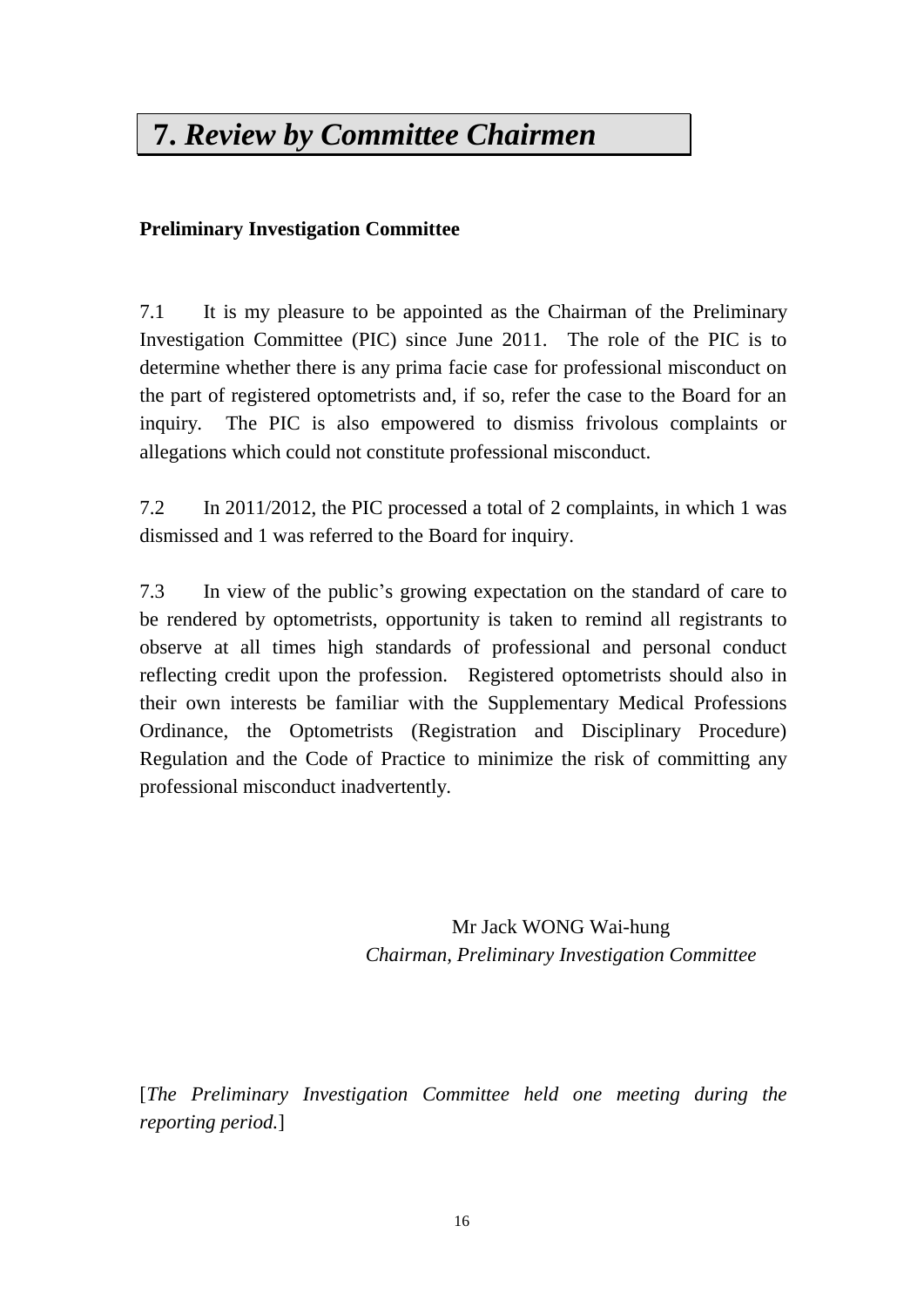### **Registration Committee**

7.4 For the year 2011/2012, the Registration Committee worked hard in discharging its delegated duties. On matters related to registration, the Committee has received and approved a total of 45 applications for registration and 8 applications for restoration of names to the Register, representing a 80% and 300% increase respectively as compared with the figures of 2010/11.

7.5 The Registration Committee serves as a major accreditor, other than the 4 Accredited Programme Providers  $(APPs)^2$ , under the CPD scheme and is responsible for accrediting CPD programmes organized by non-accredited programme providers according to the prevailing policy and assessment criteria. During the year, the Committee has approved 10 applications for validation of CPD programmes and the list of accredited programmes was uploaded on the Board's website for participants' easy reference.

7.6 In accordance with the Guidelines for Consideration of Quotable Qualifications as laid down by the Board, the Registration Committee processed 2 applications from registered optometrists for quoting non-listed qualifications in 2011/12. The applicants were notified of the result of their applications accordingly.

> Mr John WONG Chun-hon *Chairman, Registration Committee*

[*The Registration Committee held one meeting during the reporting period.*]

<sup>1</sup> <sup>2</sup> The four APPs are : (1) The Hong Kong Polytechnic University (PolyU); (2) The Hong Kong Association of Private Practice Optometrists (HKAPPO); (3) the Hong Kong Optometric Association (HKOA) and (4) The Hong Kong Society of Professional Optometrists (HKSPO).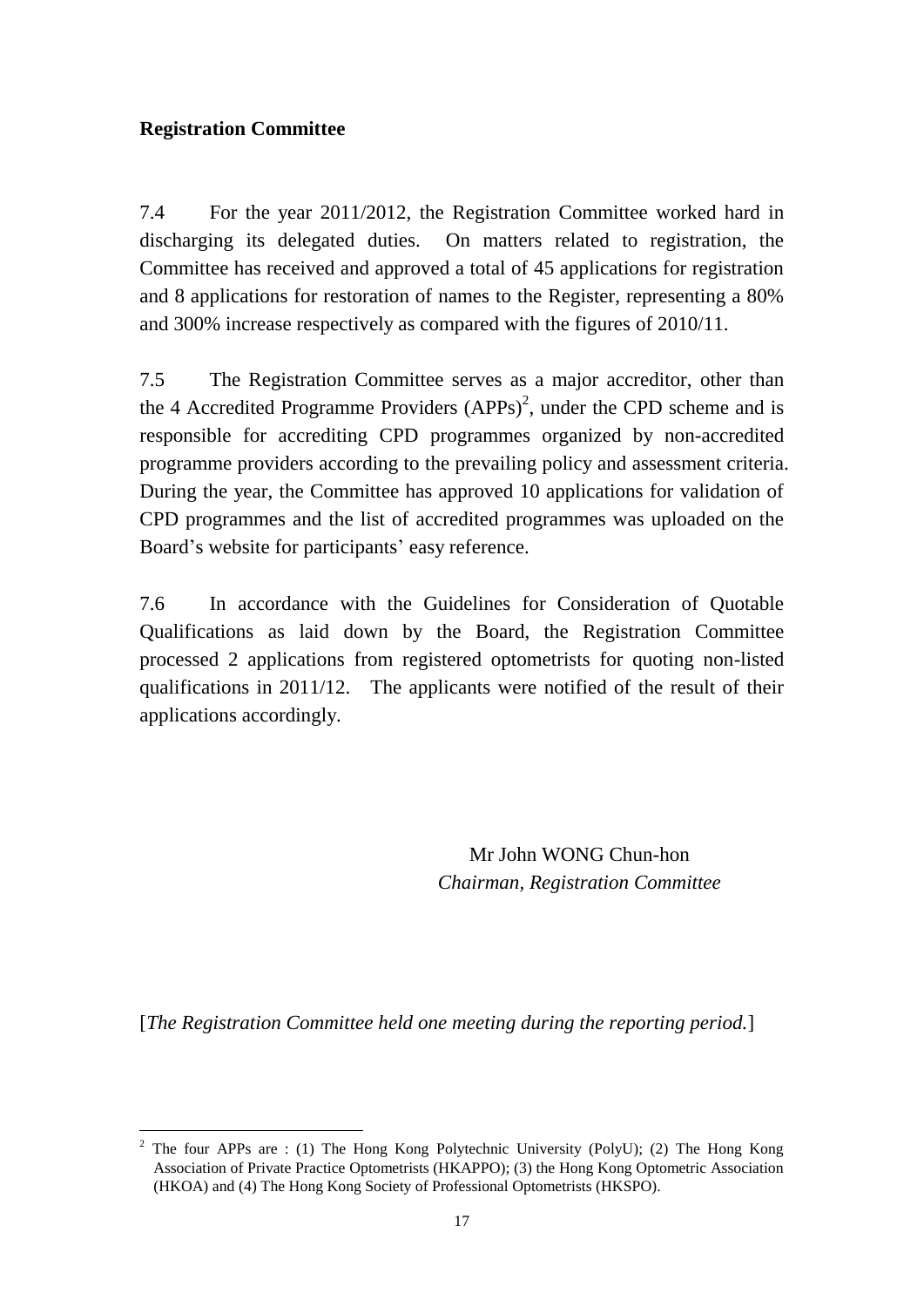#### **Examination Committee**

7.7 To pave way for the holding of Part II and Part III registration examinations as provided in the Optometrists (Registration and Disciplinary Procedure) Regulation, the Board has endorsed the Board Registration Committee's proposal on the eligibility criteria for sitting the examinations, as well as the Examination Committee's proposed syllabus for Part II and Part III registration examinations.

7.8 The Examination Committee shall further discuss on the details of the design and the preliminaries for the Part II and Part III registration examinations. The Continuing Education Courses as offered by the Hong Kong Polytechnic University would be taken as one of the benchmarks for setting the standards of the registration examinations.

> Prof. Kenneth LAM Chung-wing *Chairman, Examination Committee*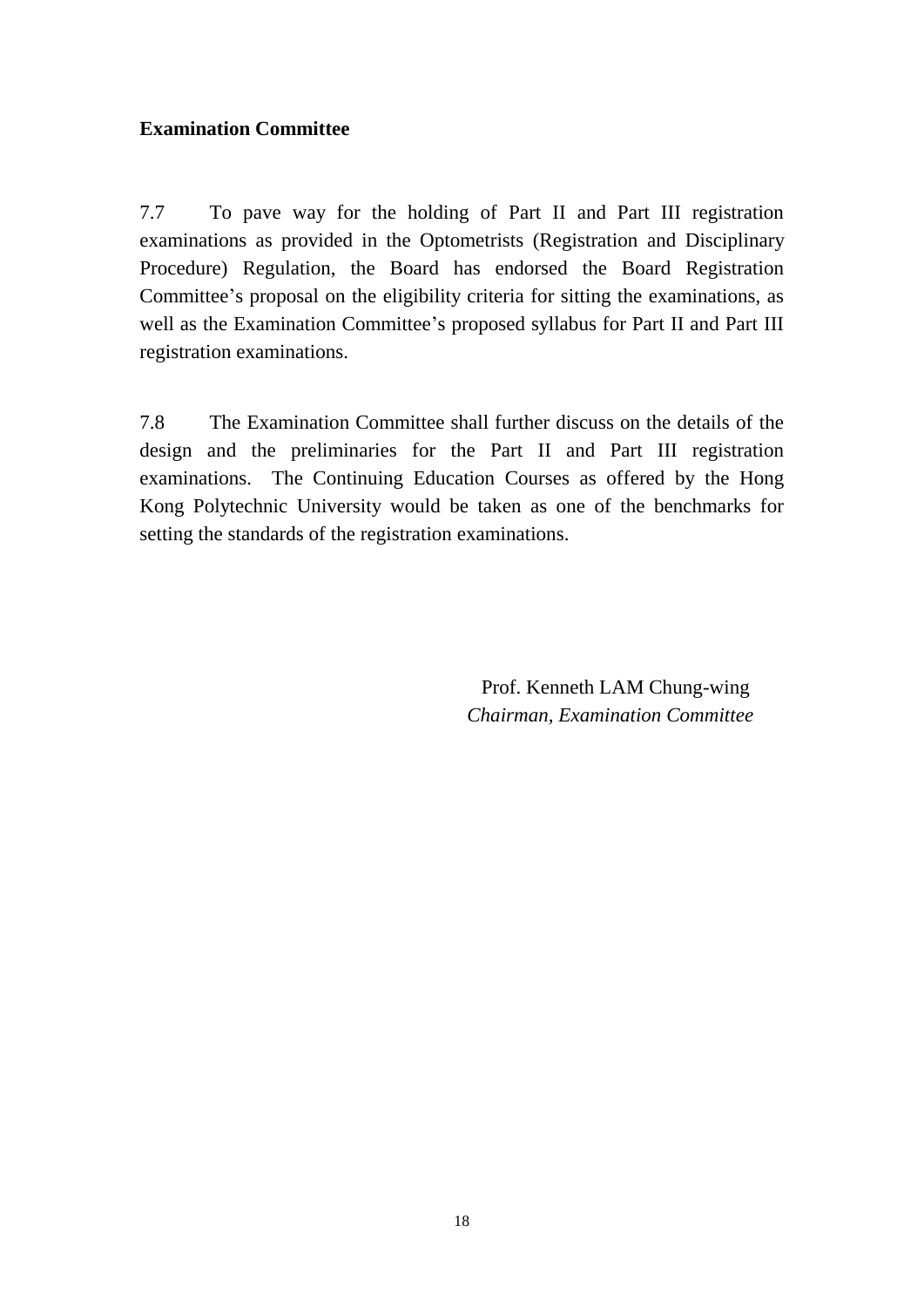### **Education Committee**

7.9 The rate of participation in the voluntary CPD scheme remains steady over the past few years. For the year 2010/2011, 466 members of registrants, representing 23.3% of total population of optometrists, reported to have attained the annual requirement of 10 CPD hours.

7.10 The Optometrists Board considers that a mandatory participation in the CPD scheme a long-term goal in enhancing the professional standard and the credibility of the registrants. The fullest support of the majority of the profession would be crucial for the successful implementation of a mandatory CPD scheme. To this end, the Board has been exploring ways to boost the participation rate in CPD activities.

7.11 Among other ways of incentives, the Education Committee shall conduct a review on the present CPD scheme, with a view to perfecting various aspects of the scheme, such as the annual CPD requirement, the variety and quality of CPD activities and the allocation of CPD hours. In particular, the Committee shall explore the possibility of widening the scope of recognized CPD activities as a means to encourage wider participation in the voluntary CPD scheme.

> Miss Rufina CHAN Tin-yan *Chairman, Education Committee*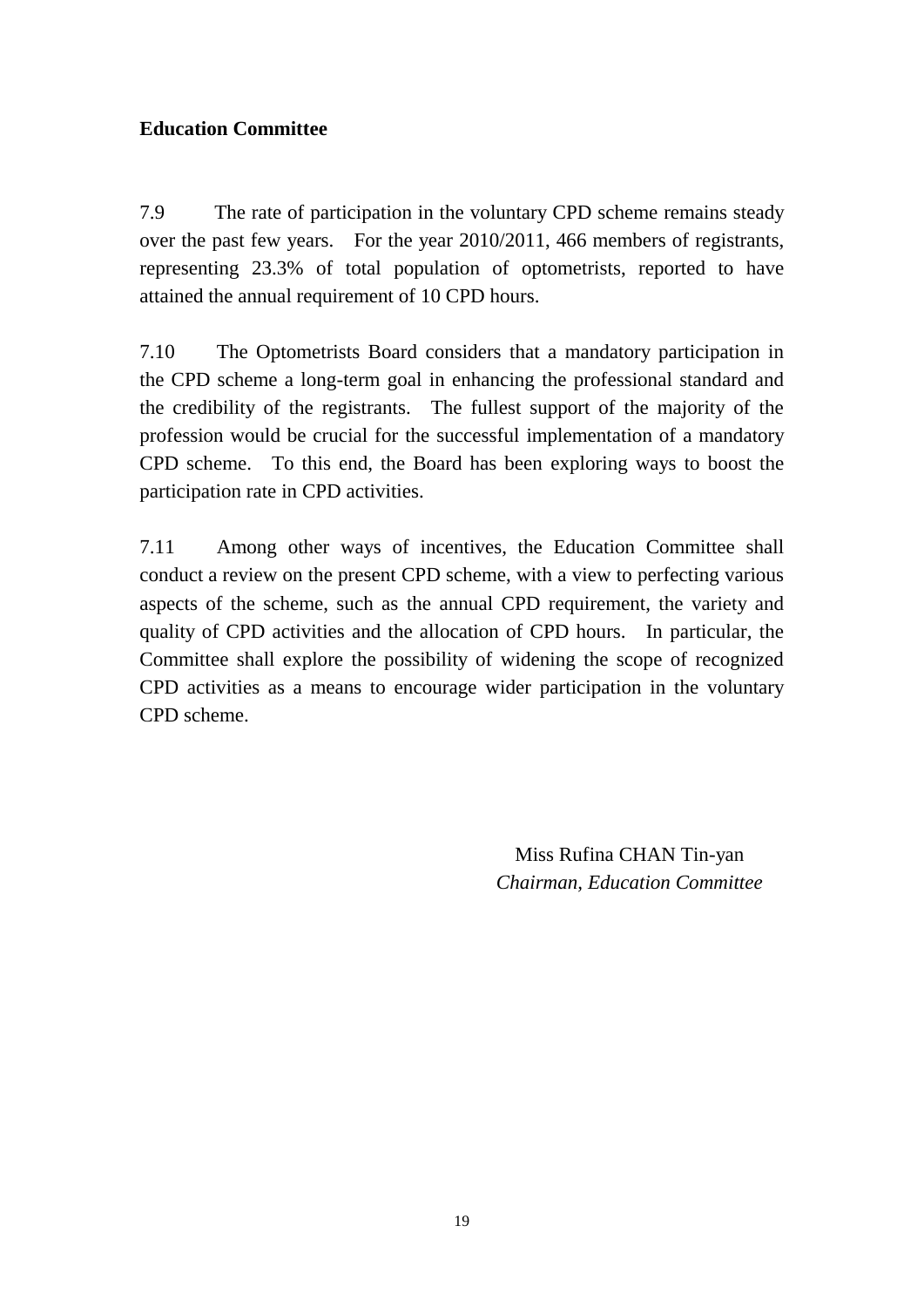#### **Registration of Optometrists (as at 31.3.2012)**

| <b>SMPO</b> | Qualification/Eligibility                                                                                                                                                                                                                                                                                                                                                                                                                                                                                                  | Part of Register                                              | <b>Restriction on Practice</b>                                                    | No. of<br>registrants                             |
|-------------|----------------------------------------------------------------------------------------------------------------------------------------------------------------------------------------------------------------------------------------------------------------------------------------------------------------------------------------------------------------------------------------------------------------------------------------------------------------------------------------------------------------------------|---------------------------------------------------------------|-----------------------------------------------------------------------------------|---------------------------------------------------|
| 12(1)(a)    | (a) Bachelor of Science Degree in Optometry awarded by the Hong Kong<br>Polytechnic or the Hong Kong Polytechnic University<br>(b) Professional Diploma in Optometry issued by the Hong Kong Polytechnic<br>$(c)$ Part II optometrist with Certificate of Attainment in Ocular Pharmacology<br>issued by the Hong Kong Polytechnic University and has practised for one<br>year or more after having been registered as a Part II optometrist, or has<br>other experience that is recognized by the Board                  |                                                               | Allowed to use drugs<br>approved by the Board as<br>shown in the Code of Practice | (a) 543<br>$(b)$ 98<br>(c) 69                     |
|             | (a) Higher Certificate in Optometry issued by the Hong Kong Polytechnic; or<br>(b) A certification from the Optometrists Board that he has passed an<br>examination in optometry conducted under section 15A of the SMPO                                                                                                                                                                                                                                                                                                   | $\mathbf{I}$                                                  | Not allowed to use diagnostic<br>agents except staining agents                    | $(a)$ 20<br>$(b)$ 0                               |
|             | A certification from the Optometrists Board that he has passed an<br>$\bullet$<br>examination in refraction conducted under section 15A of the SMPO                                                                                                                                                                                                                                                                                                                                                                        | III                                                           | To practice refraction only                                                       | $\Omega$                                          |
| 12(1)(b)    | A person who holds degree, diploma or any other document of any<br>examining body other than those prescribed in law and has appropriate<br>experience as recognized by the SMPC                                                                                                                                                                                                                                                                                                                                           | To be determined by<br>SMPC in consultation<br>with the Board | Restrictions relevant to the<br>part of the register entered                      | Part I = $69$<br>Part $II = 1$<br>Part $III = 0$  |
| 12(1)(c)    | $\bullet$<br>A person who was practising optometry profession on 1 December<br>1994, and by reason of his education, training, professional experience<br>and skill satisfies the SMPC that he is fit for registration<br>$\mathbf{v}$ and $\mathbf{v}$ and $\mathbf{v}$ and $\mathbf{v}$ and $\mathbf{v}$ and $\mathbf{v}$ and $\mathbf{v}$ and $\mathbf{v}$ and $\mathbf{v}$ and $\mathbf{v}$ and $\mathbf{v}$ and $\mathbf{v}$ and $\mathbf{v}$ and $\mathbf{v}$ and $\mathbf{v}$ and $\mathbf{v}$ and $\mathbf{v}$ and | To be determined by<br>SMPC in consultation<br>with the Board | Restrictions relevant to the<br>part of the register entered                      | Part $I = 0$<br>Part II = $166$<br>Part III= $52$ |

Legend: SMPO – Supplementary Medical Professions Ordinance

SMPC – Supplementary Medical Professions Council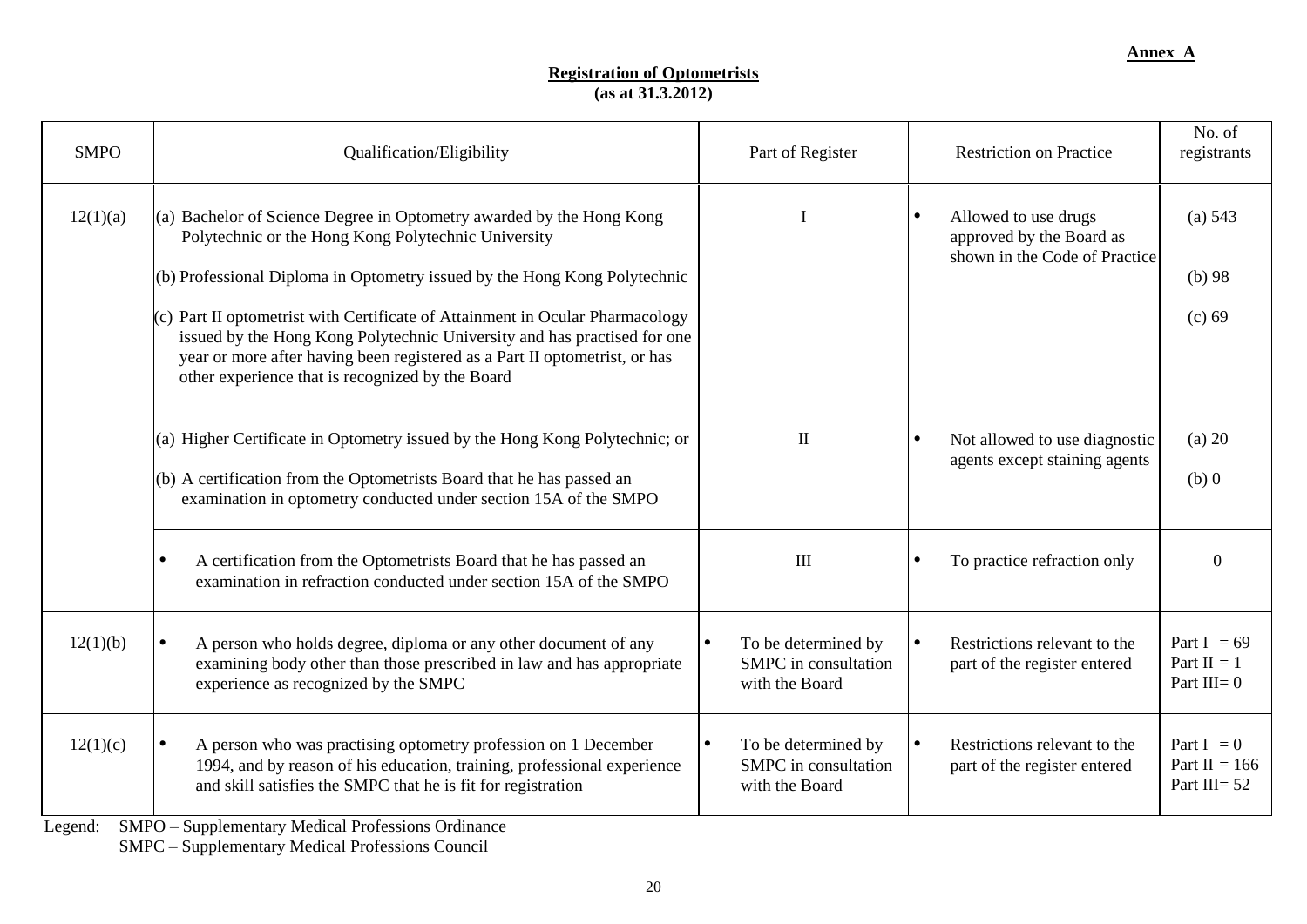| <b>SMPO</b>                                                      | Qualification/Eligibility                                                                                                                                                                                                                                                                        | Part of Register | <b>Restriction on Practice</b>                                                                                                                                                                                                    | No. of<br>registrants |
|------------------------------------------------------------------|--------------------------------------------------------------------------------------------------------------------------------------------------------------------------------------------------------------------------------------------------------------------------------------------------|------------------|-----------------------------------------------------------------------------------------------------------------------------------------------------------------------------------------------------------------------------------|-----------------------|
| 15                                                               | A person who was practising optometry profession on 1 December 1994<br>but who on that date was not qualified under section 12 of the SMPO to<br>be registered and has acquired substantial knowledge, experience and<br>skill in the practice of his profession to the satisfaction of the SMPC | IV               | Not allowed to perform any<br>function or engage in any<br>activity other than work<br>relating to refraction and<br>contact lenses and not<br>allowed to use any diagnostic<br>agents other than staining<br>agents              | 479                   |
|                                                                  |                                                                                                                                                                                                                                                                                                  |                  | To practice refraction only<br>$\bullet$                                                                                                                                                                                          | 184                   |
|                                                                  | A person who was practising optometry profession on 1 December 1994<br>$\bullet$<br>and has passed the Optometrists Board examination on refraction and<br>contact lens fitting                                                                                                                  | IV               | Not allowed to perform any<br>$\bullet$<br>function or engage in any<br>activity other than work<br>relating to refraction and<br>contact lenses and not<br>allowed to use any diagnostic<br>agents other than staining<br>agents | 139                   |
|                                                                  | A person who was practising optometry profession on 1 December 1994<br>$\bullet$<br>and has passed the Optometrists Board examination on refraction                                                                                                                                              | IV               | To practice refraction only<br>$\bullet$                                                                                                                                                                                          | 209                   |
| Part<br>$\mathbf{I}$<br>$\mathbf{I}$<br>$\rm III$<br>IV<br>Total | No.<br>779 (742)<br>187 (190)<br>52(52)<br>1,011(1,016)<br>2,029 (2,000)                                                                                                                                                                                                                         |                  |                                                                                                                                                                                                                                   |                       |

Note:

Numbers in brackets are the figures as at 31 March 2011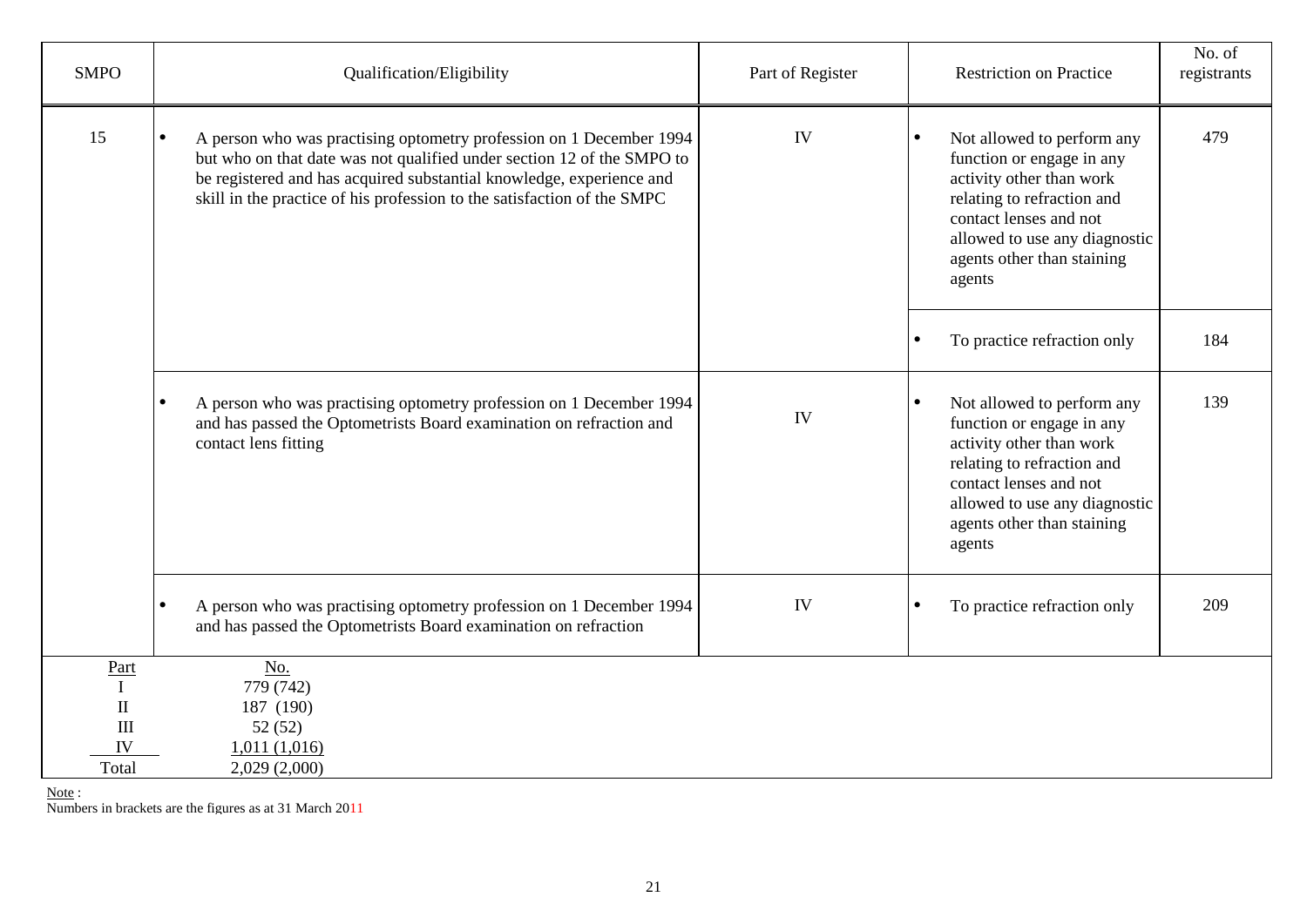## **Annex B**

### **Disciplinary inquiries conducted by the Optometrists Board (1 April 2011 to 31 March 2012)**

| Date of                            | Allegation(s)                                                                                                                                                                                                                                                                                                                                                                                                                             | Decision of                                                                                                                                                                              |
|------------------------------------|-------------------------------------------------------------------------------------------------------------------------------------------------------------------------------------------------------------------------------------------------------------------------------------------------------------------------------------------------------------------------------------------------------------------------------------------|------------------------------------------------------------------------------------------------------------------------------------------------------------------------------------------|
| Inquiry                            |                                                                                                                                                                                                                                                                                                                                                                                                                                           | the Board                                                                                                                                                                                |
| 31 Mar 2011<br>and<br>4 April 2011 | The respondents were alleged to have $-$<br>display the certificate<br>failed<br>(a)<br>to<br>of<br>registration, or a certified copy of such<br>certificate, in a conspicuous position in<br>the premises in which they practised the<br>profession;<br>(b) sanctioned, acquiesced in, or failed to take<br>adequate steps to prevent the use of the<br>unapproved descriptions in their name                                            | Two respondents were<br>found guilty of charge (b).<br>The Board ordered that a<br>warning letter be served<br>on the respondents and<br>such order was not<br>published in the gazette. |
|                                    | cards.                                                                                                                                                                                                                                                                                                                                                                                                                                    |                                                                                                                                                                                          |
| 12 Jul 2011                        | The respondent was alleged to have –<br>(a) did not keep adequate records of the<br>Patient;<br>(b) did not sufficiently supervise and control<br>unqualified person(s) assisting in his<br>practice of the profession in keeping<br>adequate records of the Patient;<br>failed to properly manage the Patient's<br>(c)<br>ocular problems.                                                                                               | The Board<br>Guilty.<br>ordered that the<br>respondent's name be<br>removed from the register<br>for 3 months and such<br>order was published in the<br>gazette.                         |
| 26 Jul 2011                        | The respondent was alleged to have –<br>sanctioned, acquiesced in, or failed to take<br>(a)<br>adequate steps to prevent a female staff<br>member of the optical shop from<br>attempting to prescribe spectacles to the<br>Patient after only an inadequate eye<br>examination conducted by her, thereby<br>failing<br>supervise<br>and<br>control<br>to<br>unqualified person assisting in his practice<br>of the profession adequately; | Not guilty.<br>The facts<br>alleged against the<br>respondent had not been<br>proved to the satisfaction<br>of the Board and the<br>complaint was dismissed.                             |